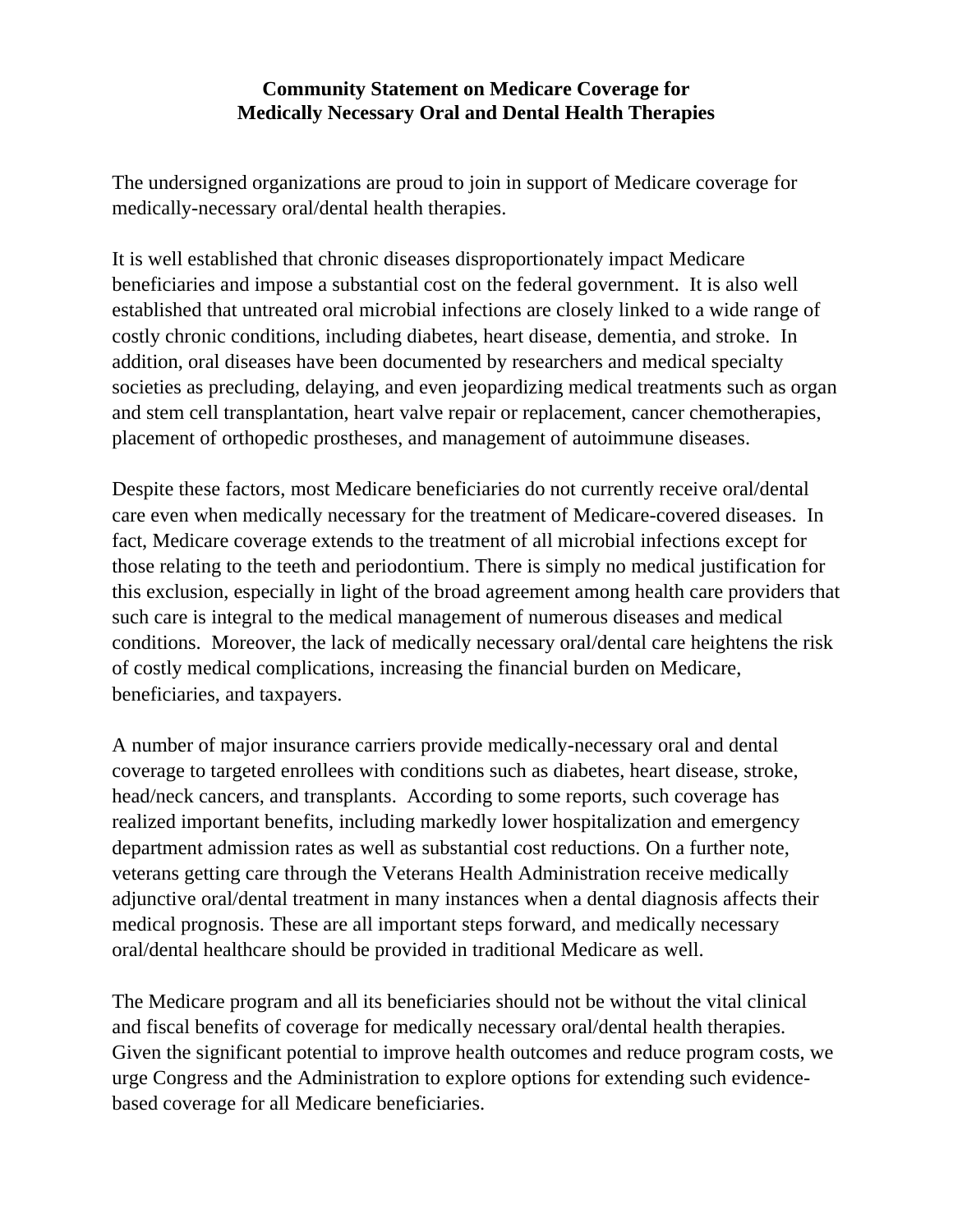## AARP

Acuity Specialists Adenoid Cystic Carcinoma Research Foundation AIDS Foundation of Chicago Allies for Independence American Academy of Nursing American Academy of Periodontology American Association for Dental Research American Association of Clinical Endocrinologists American Association of Colleges of Nursing American Association of Diabetes Educators American Association of Hip and Knee Surgeons American Association of Kidney Patients American Association of Oral and Maxillofacial Surgeons American Association of Nurse Practitioners American Association of Public Health Dentistry American Autoimmune Related Diseases Association American College of Cardiology American College of Emergency Physicians American College of Gastroenterology American College of Physicians American College of Rheumatology American Dental Assistants Association American Dental Education Association American Dental Hygienists' Association American Diabetes Association American Geriatrics Society American Head and Neck Society American Kidney Fund American Liver Foundation American Medical Association American Nephrology Nurses' Association American Network of Oral Health Coalitions American Nurses Association American Parkinson Disease Association American Psychiatric Association American Psychiatric Nurses Association American Public Health Association American Society for Radiation Oncology American Society of Clinical Oncology American Society of Nephrology American Society of Transplant Surgeons American Society of Transplantation American Thoracic Society Arcora Foundation Arthritis Foundation Association of Community Cancer Centers

Association of Dental Support Organizations Association of Oncology Social Work Association of State and Territorial Dental Directors Autistic Self Advocacy Network Brain Injury Association of America California Dental Association California Medical Association CareQuest Institute for Oral Health Catholic Health Association of the United States Center for Health Law and Policy Innovation Center for Medicare Advocacy Children's Dental Health Project Coalition for Oral Health for the Aging Colgate Palmolive Company Connecticut Oral Health Initiative Cornerstone Dental Specialties Crohn's and Colitis Foundation of America Davis Phinney Foundation Dental Lifeline Network Dental Trade Alliance Dentsply Sirona Disability Rights Education and Defense Fund Eating Disorders Coalition Epilepsy Foundation Families USA Georgia AIDS Coalition Gerontological Advanced Practice Nurses Association GlaxoSmithKline Consumer Healthcare Hartford Institute for Geriatric Nursing Head and Neck Cancer Alliance Henry Schein Cares Foundation HIV Medicine Association Hispanic Dental Association International Pemphigus and Pemphigoid Foundation John A. Hartford Foundation Justice in Aging Leukemia and Lymphoma Society Lupus and Allied Diseases Association, Inc. Lupus Foundation of America Medicaid|Medicare|CHIP Services Dental Association Medicare Rights Center Mended Hearts Mental Health America Minnesota Dental Therapy Association myNEXUS National Alliance of State & Territorial AIDS Directors National Alliance on Mental Illness